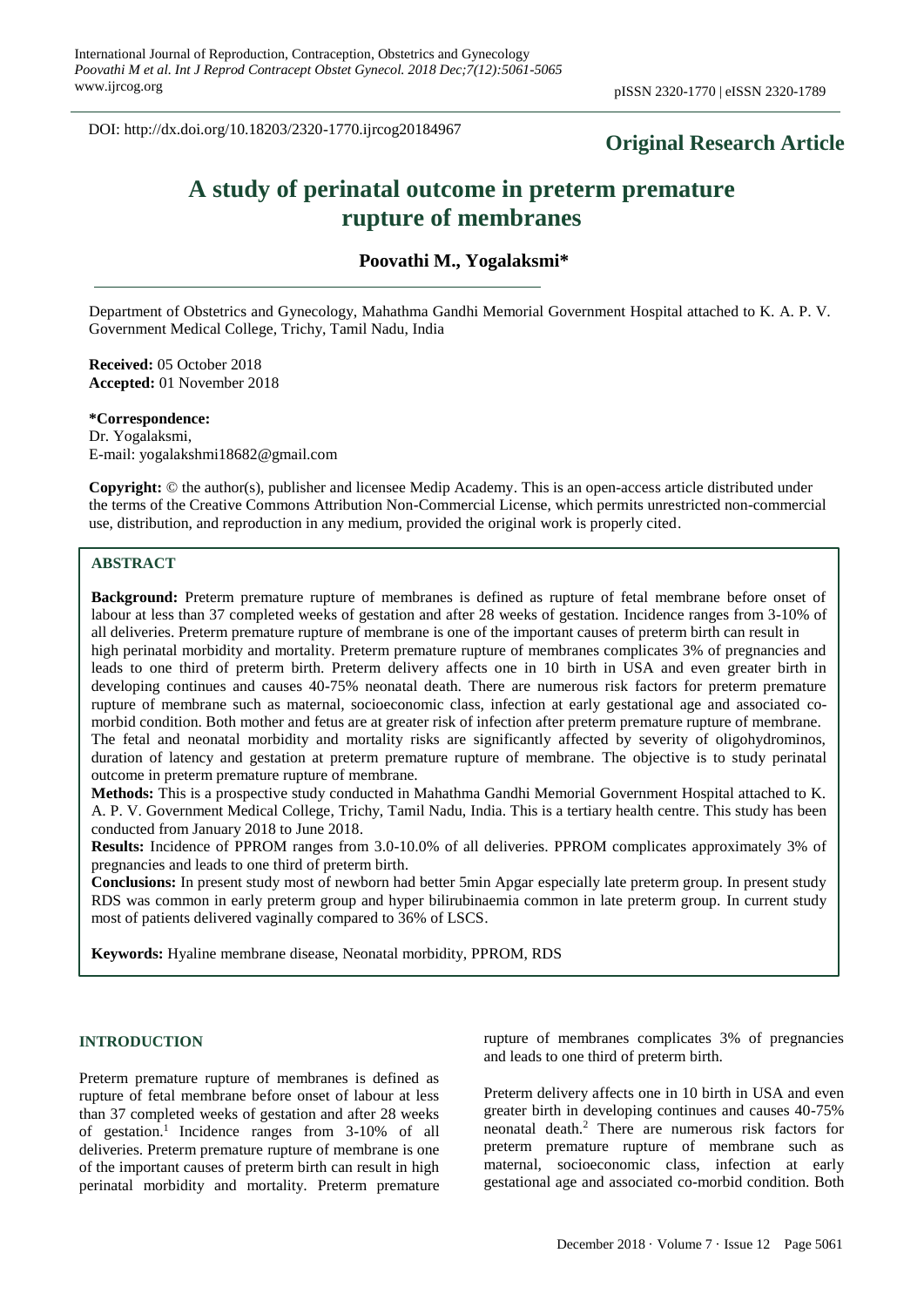mother and fetus are at greater risk of infection after preterm premature rupture of membrane.<sup>3</sup>

The fetal and neonatal morbidity and mortality risks are significantly affected by severity of oligohydrominos, duration of latency and gestation at preterm premature rupture of membrane. $4$  Complication of preterm premature rupture of membrane for the fetus and newborn consist of prematurity, fetal distress, altered pulmonary development leading to pulmonary hypoplasia, pulmonary hypertension, necrotizing enterocolitis and neurological disorder. The treatment relies on accurate diagnosis and gestational age is dependent.

The diagnosis of preterm premature rupture of membrane is made by a combination of clinical suspicious, patient history and some simple test.<sup>5</sup> Any evidence of infection, fetal distress and cord accidents is an indication for delivery. A gestational age approach to therapy is important and should be adjusted to each hospital neonatal care unit. Antenatal antibiotics and steroids have clear benefits and should be offered to all women without complication.<sup>6</sup>

The management of patients with preterm premature rupture of membrane has changed markedly in the past several years. The basis for this is a combination of better understanding of newborn physiology, improved neonatal care and the widespread use of fetal monitoring.

An important recent advance is the recognition that an active observation of program is associated with less morbidity and mortality. Moreover, advances in perinatal and antenatal care will continue to improve the outcomes of these of these women and their children.<sup>7</sup>

The objectives of this study are to study risk factors associated with preterm premature rupture of membrane; to study perinatal morbidity and mortality associated with preterm premature rupture of membrane; to study perinatal morbidity and mortality associated with preterm premature rupture of membrane and to study the outcome of labour in preterm premature rupture of membrane.

# **METHODS**

This is a prospective study conducted in Mahathma Gandhi Memorial Government Hospital attached to K. A. P. V. Government Medical College, Trichy, Tamil Nadu, India. This is a tertiary health centre. This study has been conducted from January 2018 to June 2018.

# *Inclusion criteria*

All pregnant women with a singleton pregnancy between 28-37 weeks of gestation admitted in labour room were shifted after considering inclusion and exclusion criteria.

#### *Exclusion criteria*

- Multiple pregnancy
- Fetal growth restriction
- Uterine anomalies
- Foetal anomalies
- Hypertensive disorder complicating pregnancy
- Gestational diabetes
- Antepartum haemarrhage (placenta praevia, abruption)
- Class 2-4 cardiac disease
- Tumour complicating pregnancy (fibroid, ovarian tumour)
- Medical disorder complicating pregnancy (chronic hypertension, chronic renal disease and SLE).

This was prospective observational study which was carried out those pregnant women admitted with preterm premature rupture of membranes between 28-36 weeks of gestation. Sample size was 200.

The gestational age was calculated from LMP, if there is discrepancy of more than seven days between LMP and early weeks USG and consecutive two coincide then USG EDD taken in to account. Per speculum examination done to confirm the diagnosis of preterm premature rupture of membranes. Digital examination only be done only when the patient is in the active labour.

The above-mentioned patients were closely monitored throughout labour. Immediately after delivery paediatrician was called over and look sign of infection and Respiratory distress syndrome.

Close monitoring done for all patients of preterm premature rupture of membrane during labour and baby immediately after delivery and up to discharge. Incidence of PPROM ranges from 3.0-10.0% of all deliveries. PPROM complicates approximately 3% of pregnancies and leads to one third of preterm birth.

# **RESULTS**

Patients with preterm premature rupture of membrane occur in all age group. 54% belong to age group 22<20 years. 36% belongs to age group 20-25 years. 10% belong to age group >30 years. But it was more common in age group of  $< 25$  years (Table 1). 1 cell (11.1%) have expected count less than 5. The minimum expected count is 4.40. The distribution of age classification among PPROM group is statistically significant. Chi =22.8  $P=0.005$ .

82% (164) of patient of preterm premature rupture of membrane belongs to class 4 socioeconomic class as per modified Kuppusamy classification. Preterm premature rupture of membrane was more common in obese patients with 53.8% (56).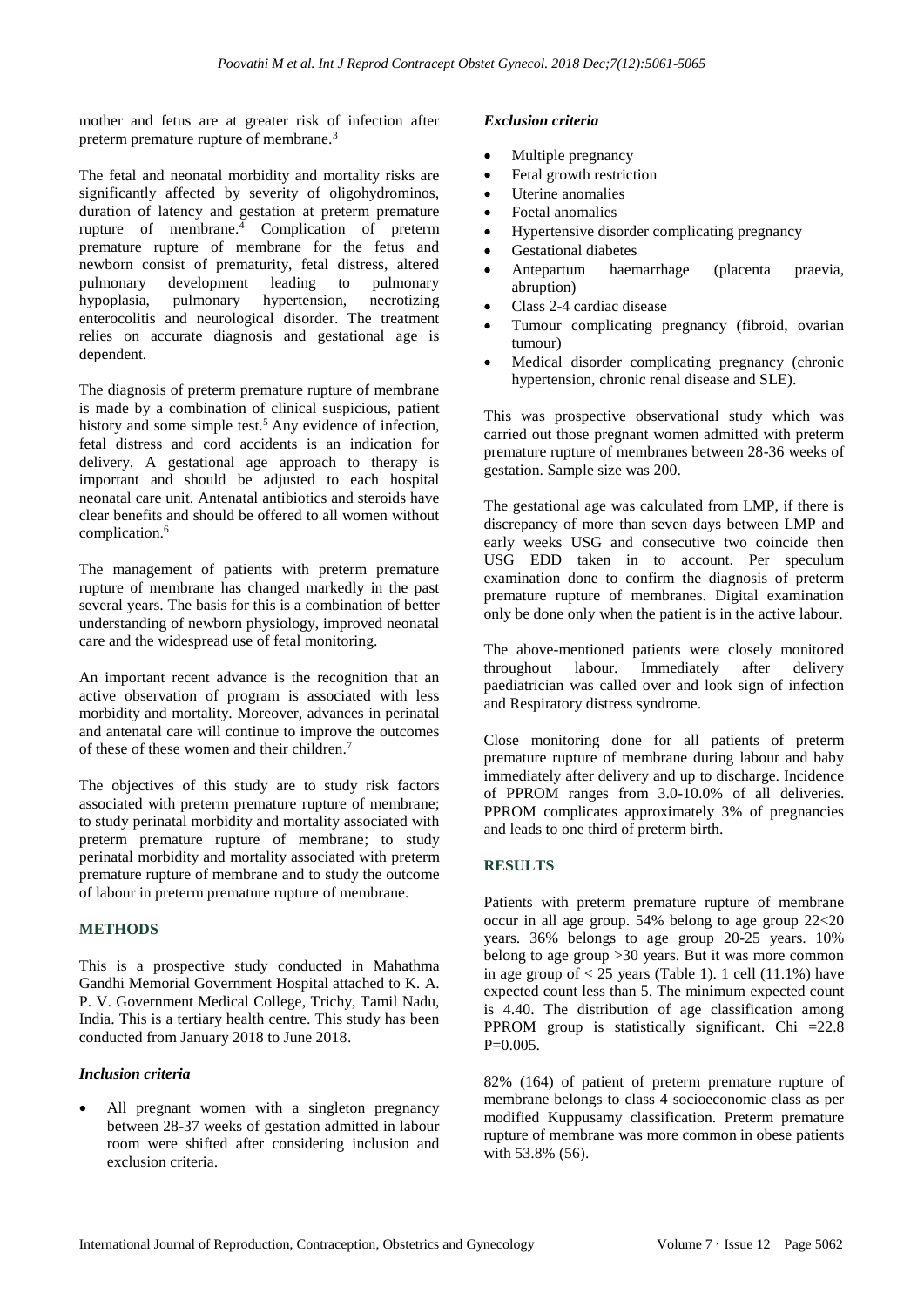# **Table 1: Demographic factors and PPROM.**

|                         | <b>PPROM</b> group (GA in |       |       |              |
|-------------------------|---------------------------|-------|-------|--------------|
| Age group               | weeks)                    |       |       | <b>Total</b> |
|                         | 28-32                     | 33-34 | $37$  |              |
| Up to $25$              |                           |       |       |              |
| Count                   | 20                        | 16    | 72    | 108          |
| % within age<br>group   | 18.5                      | 14.8  | 66.7  | 100.0        |
| % within<br>PPROM group | 45.5                      | 30.8  | 69.2  | 54.0         |
| % of total              | 10.0                      | 8.0   | 36.0  | 54.0         |
| 26-30                   |                           |       |       |              |
| Count                   | 20                        | 28    | 24    | 72           |
| % within age<br>group   | 27.8                      | 38.9  | 33.3  | 100.0        |
| % within<br>PPROM group | 45.5                      | 53.8  | 23.1  | 36.0         |
| % of total              | 10.0                      | 14.0  | 12.0  | 36.0         |
| $>30$                   |                           |       |       |              |
| Count                   | $\overline{4}$            | 8     | 8     | 20           |
| % within age<br>group   | 20.0                      | 40.0  | 40.0  | 100.0        |
| % within<br>PPROM group | 9.1                       | 15.4  | 7.7   | 10.0         |
| % of total              | 2.0                       | 4.0   | 4.0   | 10.0         |
| <b>Total</b>            |                           |       |       |              |
| Count                   | 44                        | 52    | 104   | 200          |
| % within age<br>group   | 22.0                      | 26.0  | 52.0  | 100.0        |
| % within<br>PPROM group | 100.0                     | 100.0 | 100.0 | 100.0        |
| % of total              | 22.0                      | 26.0  | 52.0  | 100.0        |

#### **Table 2: Chi-square tests.**

|                                 | <b>Value</b>     | df | Asymp. Sig.<br>$(2-sided)$ |
|---------------------------------|------------------|----|----------------------------|
| Pearson chi-square              | $22.875^{\circ}$ |    | 0.000                      |
| Likelihood ratio                | 23.350           |    | 0.000                      |
| Linear-by-linear<br>association | 8.000            |    | 0.005                      |
| N of valid cases                | 200              |    |                            |

# **Table 3: Distribution of PPROM in primi and multigravida.**

| Gravida | <b>PPROM</b> group (GA in weeks) |          |          | <b>Total</b> |
|---------|----------------------------------|----------|----------|--------------|
|         | 28-32                            | 33-34    | $37$     |              |
|         | 24                               | 32       | 52       | 108          |
|         | 22.2%                            | 29.6%    | 48.1%    | 100.0%       |
|         | 12                               | 16       | 48       | 76%          |
| 2       | 15.8%                            | 21.1%    | 63.2%    | 100.0%       |
| 3       |                                  |          |          | 8            |
|         | 50.0%                            | 50.0%    | 0.0%     | 100.0%       |
|         |                                  |          | 0        | 4            |
|         | 100.0%                           | $\Omega$ | $\theta$ | 100.0%       |
|         |                                  |          | 4        | 4            |
|         |                                  |          | 100.0%   | 100.0%       |

The preterm premature rupture of membrane was more common in primi gravidae with 54% incidence.

|  |  |  | Table 4: Mode of delivery in PPROM. |
|--|--|--|-------------------------------------|
|  |  |  |                                     |

|             | Mode of PPROM group (GA in weeks) | <b>Total</b> |       |        |
|-------------|-----------------------------------|--------------|-------|--------|
| delivery    | 28-32                             | 33-34        | $37$  |        |
| Vaginal     | 40                                | 40           | 48    | 128    |
| delivery    | 31.3%                             | 31.3%        | 37.5% | 100.0% |
| <b>LSCS</b> |                                   | 12.          | 56    | 72     |
|             | 5.6%                              | 16.7%        | 77.8% | 100.0% |

Mode of delivery among PPROM distribution is statistically significant, 64% of patients among present study PPROM delivered vaginally.

#### **Table 5: Gestational age and the neonatal outcome in PPROM.**

| Apgar | <b>PPROM</b> group (GA in weeks) | <b>Total</b> |       |         |
|-------|----------------------------------|--------------|-------|---------|
| score | 28-32                            | 33-34        | $37$  |         |
| 7 and | 40                               | 48           | 100   | 188     |
| above | 21.3%                            | 25.5%        | 53.2% | 94.0%   |
|       |                                  |              |       | 12      |
| -7    | 33.3%                            | 33.3%        | 33.3% | $6.0\%$ |

Table 5 illustrates that (n=188) newborn have Apgar of more than seven out of which 100 newborn were belong to late preterm group with a incidence of 50%.

# **Table 6: Neonatal intensive care unit admission and its association with the gestational age.**

| <b>NICU</b> | <b>PPROM</b> group (GA in<br>weeks) | <b>Total</b> |       |        |
|-------------|-------------------------------------|--------------|-------|--------|
|             | 28-32                               | 33-34        | $37$  |        |
| No          | 0                                   |              | 32    | 36     |
|             | $\mathcal{O}$                       | 11.1%        | 88.9% | 100.0% |
| Yes         | 44                                  | 48           | 72    | 164    |
|             | 26.8%                               | 29.3%        | 43.9% | 100.0% |

Table 6 illustrates that (n=164) 82% of newborn was admitted in NICU out of which all early PPROM newborn got admitted in NICU.

# **Table 7: Perinatal morbidity in PPROM.**

| <b>Respiratory</b><br>distress | <b>PPROM</b> group (GA in<br>weeks) | <b>Total</b> |       |        |
|--------------------------------|-------------------------------------|--------------|-------|--------|
|                                | 28-32                               | 33-34        | $37$  |        |
| No                             |                                     |              | 34    | 42.    |
|                                | $\Omega$                            | 19.0%        | 81.0% | 100.0% |
| Yes                            | 44                                  | 44           | 70    | 158    |
|                                | 27.8%                               | 27.8%        | 43.3% | 100.0% |

Table 7 illustrates that (n=158) 79% of newborn have got RD out of which all early PPROM newborn have got RD.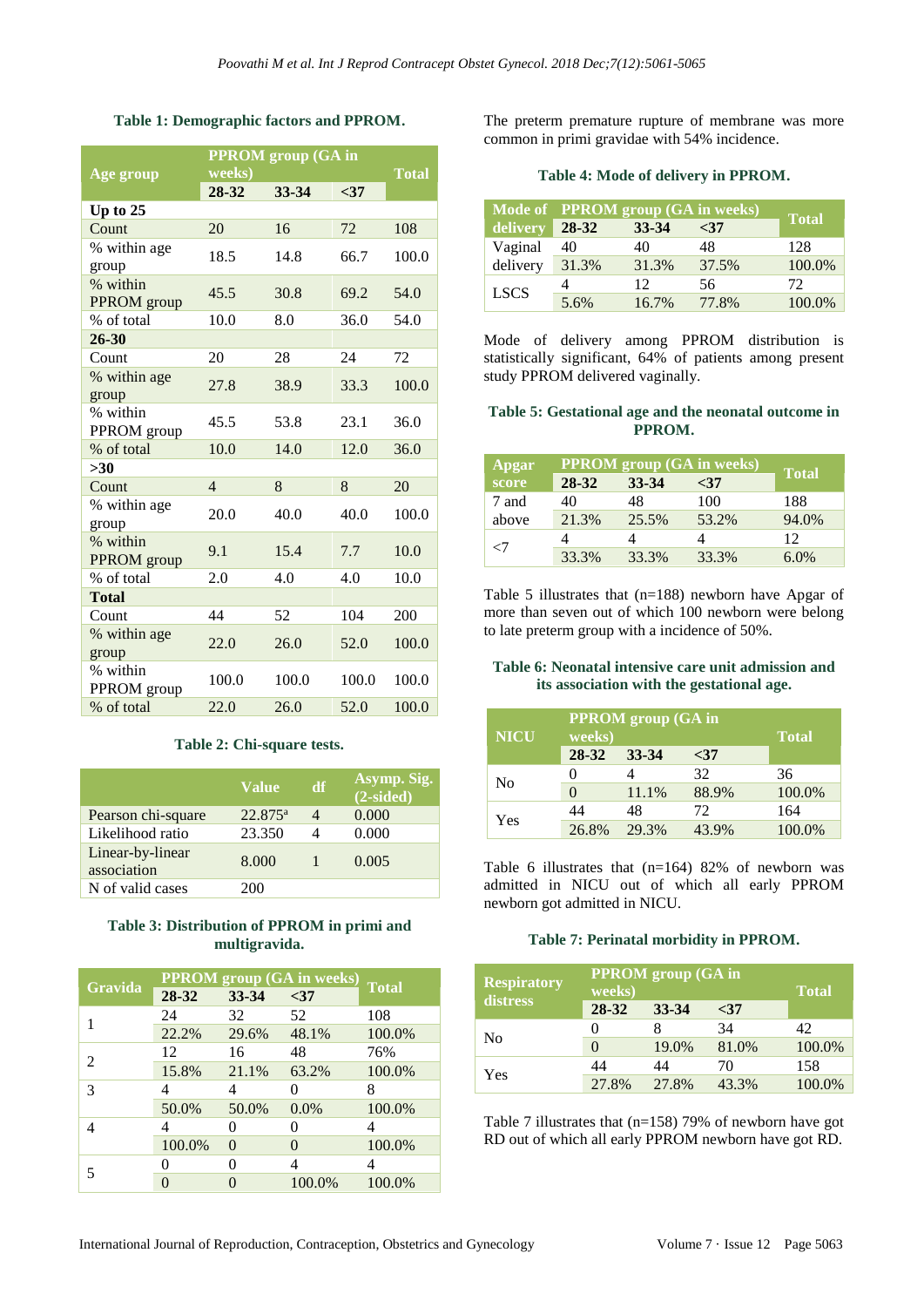Table 8 illustrates that 8% (n=16) of newborn have clinically obvious infection out of which  $6\%$  (n=12) belongs to early PPROM group.

#### **Table 8: Neonatal sepsis in PPROM.**

| <b>Fetal</b> | <b>PPROM</b> group (GA in weeks) | <b>Total</b> |       |        |
|--------------|----------------------------------|--------------|-------|--------|
| infection    | 28-32                            | 33-34        | $37$  |        |
| No           | 32                               | 52           | 100   | 184    |
|              | 17.4%                            | 28.3%        | 54.3% | 100.0% |
| Yes          | 12                               |              |       | 16     |
|              | 75.0%                            |              | 25.0% | 100.0% |

Table 9 illustrates that 10% (n=16) of newborn have died of complication out of which 6% (n=6%) in the early PPROM group.

#### **Table 9: Perinatal mortality in PPROM.**

|              | (GA in weeks) |       |       |              |
|--------------|---------------|-------|-------|--------------|
| <b>Death</b> | 28-32         | 33-34 | $37$  | <b>Total</b> |
| No           | 32            | 48    | 100   | 180          |
|              | 17.8%         | 26.7% | 55.6% | 100.0%       |
| Yes          | 12            |       |       | 20           |
|              | 60.0%         | 20.0% | 20.0% | 100.0%       |

#### **DISCUSSION**

PPROM was more common in age group of less than 25 years with an incidence of 54% out of which 36% late PPROM and 10% early PPROM (Table 1). In a study by Noor et al in Ayub medical college in 2006 demonstrated that (58.8%) higher incidence among younger age group.<sup>6</sup> PPROM was more common in low socio-economic class with an incidence of 82%. In a study done by Sheela et al demonstrated that 62.8% were belongs to low socioeconomic class. PPROM was more common in primi gravidae with an incidence of 54% (Table 3). In a study conducted by Ghandhi M et al majority were primigravidae 42.3% and another study by Dkeke et al majority were primigravidae 29.1%.7,8 PPROM was not associated with previous history of PPROM and abortion with an incidence of 2% and 12% respectively. In a study by Revathy et al 17% had previous abortion and 10% had previous history of PPROM.<sup>9</sup> In present study 64% of patients had delivered vaginally and 36% had delivered by LSCS (Table 4). In a study by Sheela at al 65% had vaginal delivery compared to 16% by LSCS.

Table 5 Among the 200 babies delivered, 188 babies had first minute APGAR score of >7. out of which nearly 50% were late preterm. Table 6 illustrates that (n=164) 82% of newborn needed NICU admission out of which all early PPROM (28 -32 weeks) newborn got admitted in NICU. Majority of neonatal morbidity noted in present study was Respiratory distress contributing to 79% followed by hyperbilirubinaemia by 40% and followed by sepsis by 8%. Respiratory distress was common in early PPROM and hyper bilirubinaemia common in late preterm (Table 7). A study by Emeche et al showed 61%

RDS Singel S et al obtained 92% in early PPROM.10,11 A study by Emeche et al showed 22% RDS, 17.8% hyper bilirubinaemia and 16% sepsis. Similar study by Signel Setal in late PPROM showed 6.6% RDS and 16% sepsis. In present study 79% had RDS, 40% had hyper bilirubinaemia and 8% had sepsis.

In present study  $8\%$  (n=16) of newborn have clinically obvious infection out of which  $6\%$  (n=12) belongs to early PPROM group (table 8). Most of thepatients delivered vaginally, LSCS were done commonlyfor malpresentations like breech, followed by fetaldistress and failed inductions which acounts for 36%. 12,13

In our study neonatal mortality is 10%, most common in neonataes delivered between 28-30wks of gestation that is early PPROM (Table 9).<sup>14,15</sup>

#### **CONCLUSION**

PPROM was more common in younger age group, low socio-economic class and pimigravidae in present study. PPROM was not associated with previous history, booked or un booked and previous abortion. In present study most of newborn had better 5min Apgar especially late preterm group. Majority of neonatal morbidity was due to RDS followed by hyper bilirubinaemia then followed by sepsis. In present study RDS was common in early preterm group and hyper bilirubinaemia common in late preterm group. In current study most of patients delivered vaginally and LSCS were done for other obstetrics indication which accounts for 36%.

#### **ACKNOWLEDGMENTS**

Authors would like to thank Dean of Government K. A. P. V. Medical College and MGM Government Hospital, Trichy, Tamil Nadu, India for utilizing the institutional facilities.

*Funding: No funding sources Conflict of interest: None declared Ethical approval: The study was approved by the Institutional Ethics Committee*

#### **REFERENCES**

- 1. Ayres AW. Home management of preterm premature rupture of membranes. Int J Gynecol Obstet. 2002;78(2):153-5.
- 2. Bartfield MC, Carlan SJ. The home management of preterm premature ruptured membranes. Clin Obstet Gynecol. 1998;41(3):503-14.
- 3. Goldenberg RL, Rouse DJ. Prevention of premature birth. N Eng J Med. 1998;339(5):313-20.
- 4. Jayaram VK, Sudha S. A study of PPROM management and outcome. J Obstet Gynecol India. 2001;51:58-60.